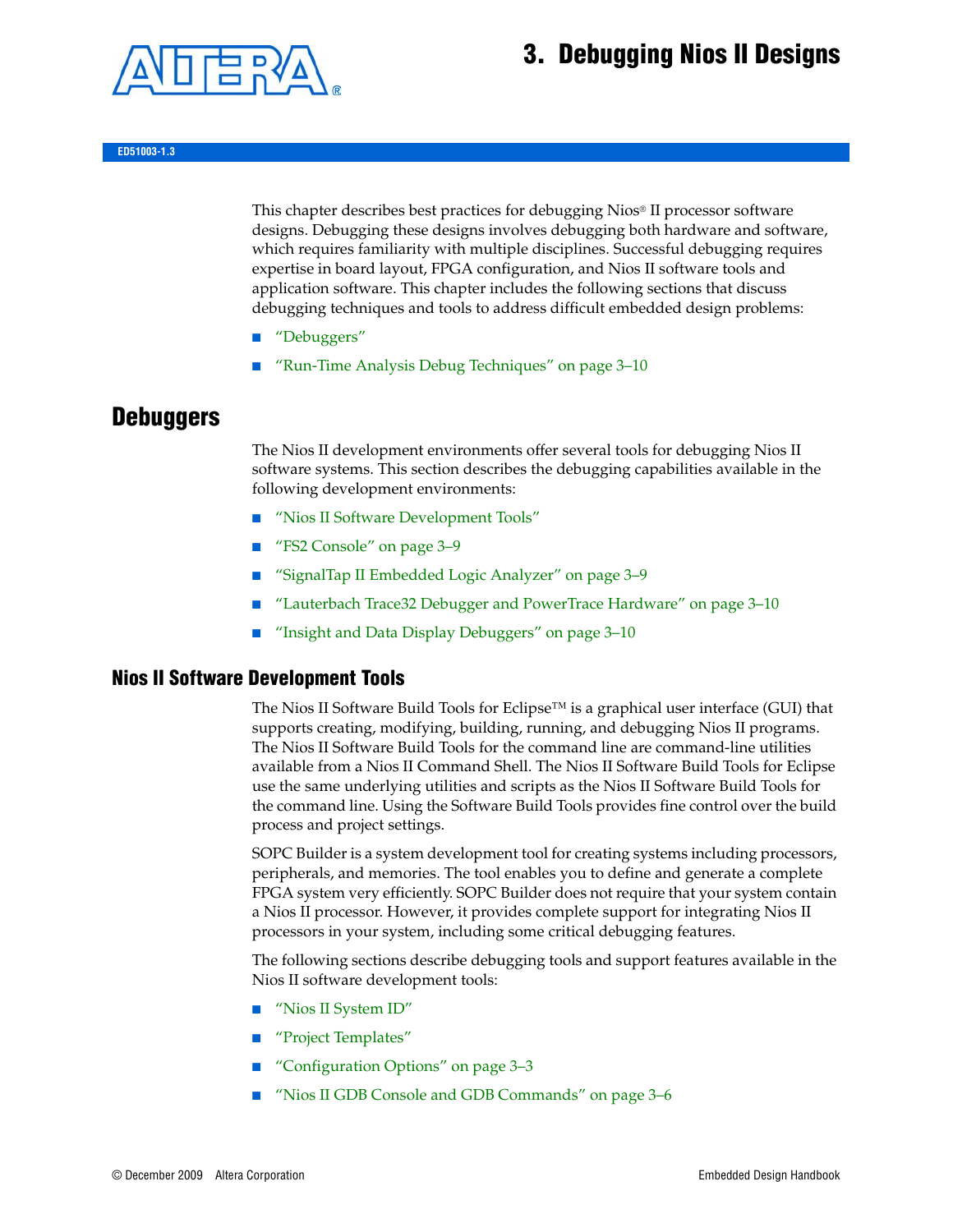- ["Nios II Console View and stdio Library Functions" on page 3–6](#page-5-1)
- ["Importing Projects Created Using the Nios II Software Build Tools" on page 3–7](#page-6-0)
- ["Selecting a Processor Instance in a Multiple Processor Design" on page 3–7](#page-6-1)

#### <span id="page-1-0"></span>**Nios II System ID**

The system identifier (ID) feature is available as a system component in SOPC Builder. The component allows the debugger to identify attempts to download software projects with BSP projects that were generated for a different SOPC Builder system. This feature protects you from inadvertently using an Executable and Linking Format (**.elf)** file built for a Nios II hardware design that is not currently loaded in the FPGA. If your application image does not run on the hardware implementation for which it was compiled, the results are unpredictable.

To start your design with this basic safety net, in the Nios II Software Build Tools for Eclipse **Debug Configurations** dialog box, in the **Target Connection** tab, ensure that **Ignore mismatched system ID** is not turned on.

The system ID feature requires that the SOPC Builder design include a system ID component. [Figure 3–1](#page-1-2) shows an SOPC Builder system with a system ID component.

<span id="page-1-2"></span>



f For more information about the System ID component, refer to the *[System ID Core](http://www.altera.com/literature/hb/nios2/n2cpu_nii51014.pdf)* chapter in volume 5 of the *Quartus II Handbook*.

#### <span id="page-1-1"></span>**Project Templates**

The Nios II Software Build Tools for Eclipse help you to create a simple, small, and pretested software project to test a new board.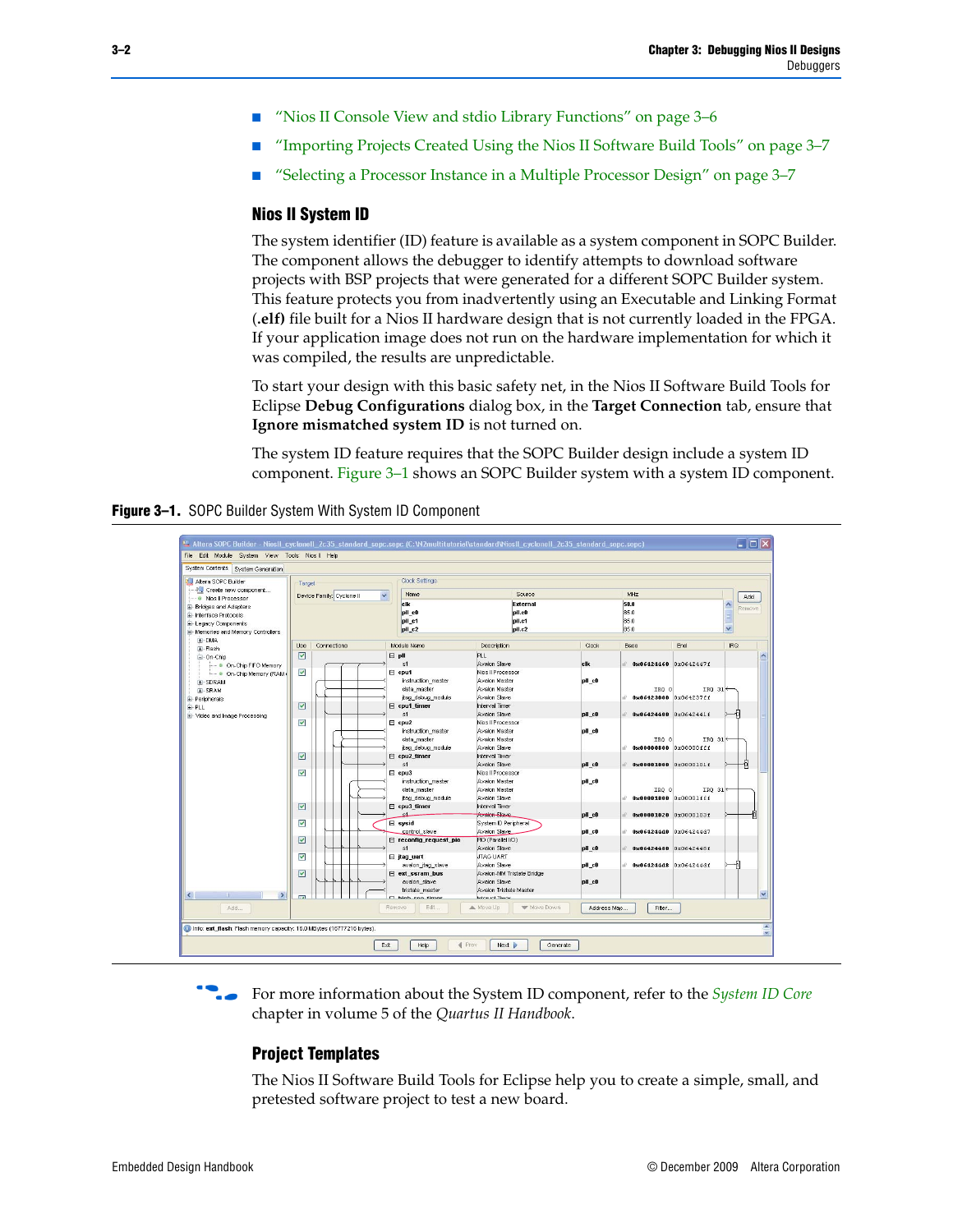The Nios II Software Build Tools for Eclipse provide a mechanism to create new software projects using project templates. To create a simple test program to test a new board, perform the following steps:

1. In the Nios II perspective, on the File menu, point to **New**, and click **Nios II Application and BSP from Template**.

The New Project wizard for Nios II C/C++ application projects appears.

- 2. Specify the SOPC information (**.sopcinfo**) file for your design. The folder in which this file is located is your project directory.
- 3. If your hardware design contains multiple Nios II processors, in the **CPU** list, click the processor you wish to run this application software.
- <span id="page-2-1"></span>4. Specify a project name.
- <span id="page-2-2"></span>5. In the **Templates** list, click **Hello World Small**.
- 6. Click **Next**.
- <span id="page-2-3"></span>7. Click **Finish**.

The Hello World Small template is a very simple, small application. Using a simple, small application minimizes the number of potential failures that can occur as you bring up a new piece of hardware.

To create a new project for which you already have source code, perform the preceding steps with the following exceptions:

- In step [5](#page-2-2), click **Blank Project**.
- After you perform step [7,](#page-2-3) perform the following steps:
	- a. Create the new directory <*your\_project\_directory*>**/software/**<*project\_name*>**/source**, where <*project\_name*> is the project name you specified in step [4.](#page-2-1)
	- b. Copy your source code files to the new project by copying them to the new <*your\_project\_directory*>**/software/**<*project\_name*>**/source** directory.
	- c. In the **Project Explorer** tab, right-click your application project name, and click **Refresh**. The new **source** folder appears under your application project name.

#### <span id="page-2-0"></span>**Configuration Options**

The following Nios II Software Build Tools for Eclipse configuration options increase the amount of debugging information available for your application image **.elf** file:

- [Objdump File](#page-3-0)
- [Show Make Commands](#page-4-0)
- **[Show Line Numbers](#page-4-1)**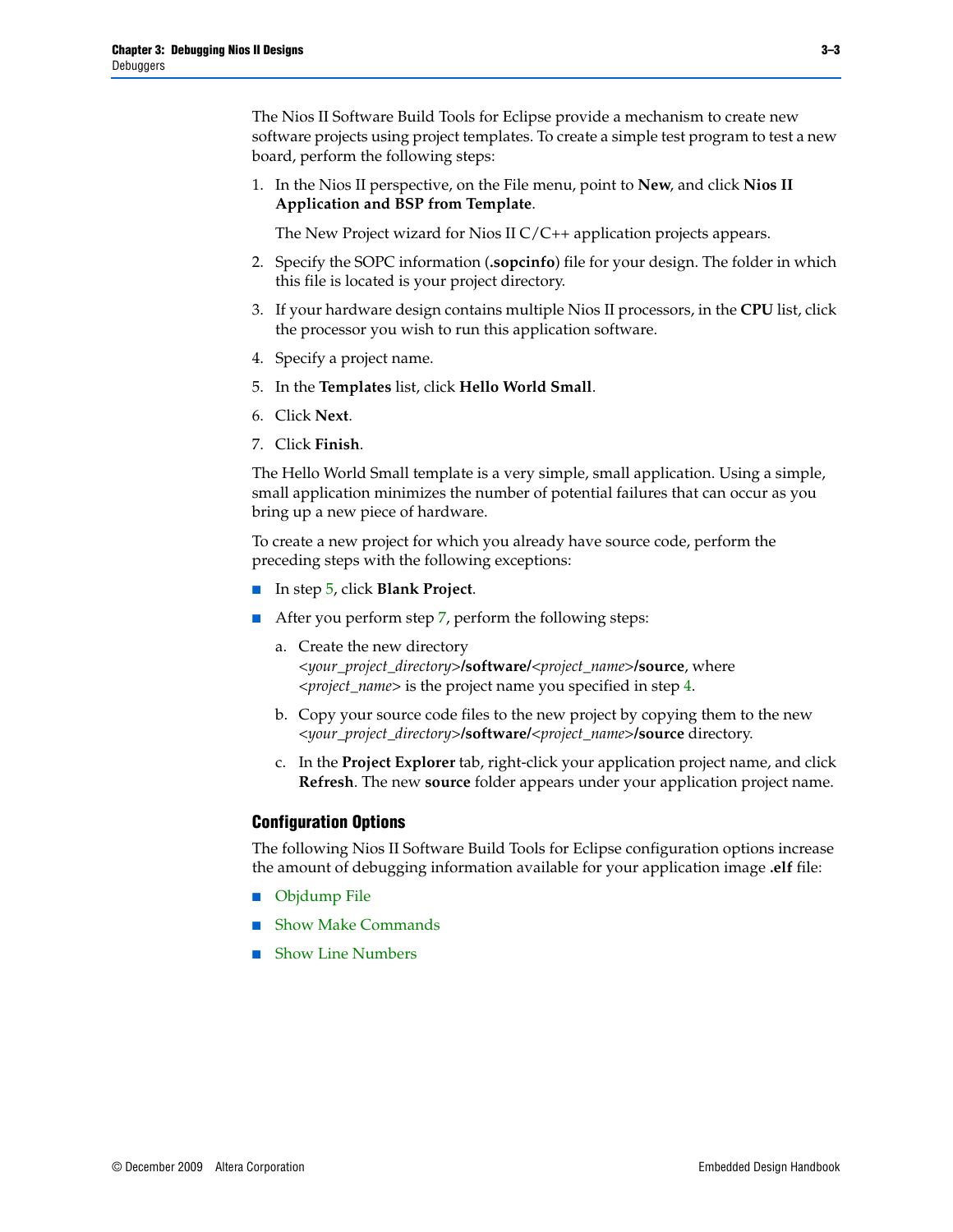#### <span id="page-3-0"></span>**Objdump File**

You can direct the Nios II build process to generate helpful information about your **.elf** file in an object dump text file (**.objdump**). The **.objdump** file contains information about the memory sections and their layout, the addresses of functions, and the original C source code interleaved with the assembly code. [Example 3–1](#page-3-1) shows part of the C and assembly code section of an **.objdump** file for the Nios II built-in Hello World Small project.

<span id="page-3-1"></span>**Example 3–1.** Piece of Code in .objdump File From Hello World Small Project

```
06000170 <main>:
include "sys/alt_stdio.h"
int main()
{ 
6000170:defff04 addisp, sp,-4alt_putstr("Hello from Nios II!\n");
6000174:01018034 movhir4,1536
6000178:2102ba04 addir4,r4,2792
600017c:dfc00015 stwra,0(sp)
6000180:60001c00 call60001c0 <alt_putstr>
6000184:003fff06 br6000184 <main+0x14>
06000188 <alt_main>:
* the users application, i.e. main().
*/
void alt_main (void)
{
6000188:deffff04 addisp,sp,-4
600018c:dfc00015 stwra,0(sp)
static ALT_INLINE void ALT_ALWAYS_INLINE 
alt_irq_init (const void* base)
{
NIOS2_WRITE_IENABLE (0);
6000190:000170fa wrctlienable,zero
NIOS2 WRITE_STATUS (NIOS2_STATUS_PIE_MSK);
6000194:00800044 movir2,1
6000198:1001703a wrctlstatus,r2
```
To enable this option in the Nios II Software Build Tools for Eclipse, perform the following steps:

- 1. In the Project Explorer window, right-click your application project and click **Properties**.
- 2. On the list to the left, click **Nios II Application Properties**.
- 3. On the **Nios II Application Properties** page, turn on **Create object dump**.
- 4. Click **Apply**.
- 5. Click **OK**.

After the next build, the **.objdump** file is found in the same directory as the newly built **.elf** file.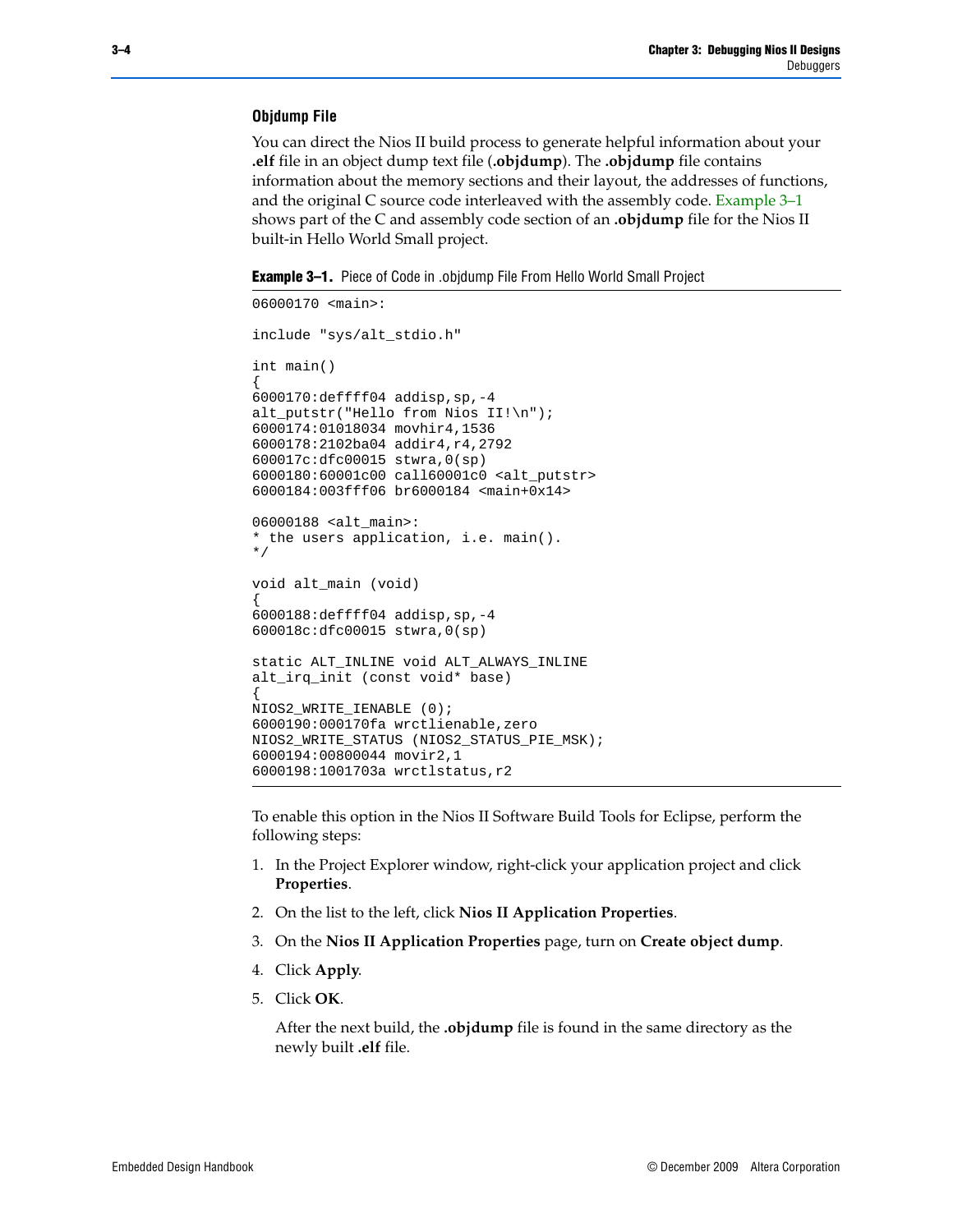After the next build generates the **.elf** file, the build runs the **nios2-elf-objdump** command with the options --disassemble-all, --source, and --all-headers on the generated **.elf** file.

In the Nios II user-managed tool flow, you can edit the settings in the application makefile that determine the options with which the **nios2-elf-objdump** command runs. Running the **create-this-app** script, or the **nios2-app-generate-makefile** script, creates the following lines in the application makefile:

#Options to control objdump. CREATE\_OBJDUMP := 1 OBJDUMP\_INCLUDE\_SOURCE :=0 OBJDUMP\_FULL\_CONTENTS := 0

Edit these options to control the **.objdump** file according to your preferences for the project:

- CREATE\_OBJDUMP—The value 1 directs **nios2-elf-objdump** to run with the options --disassemble, --syms, --all-header, and --source.
- OBJDUMP\_INCLUDE\_SOURCE—The value 1 adds the option --source to the **nios2-elf-objdump** command line.
- OBJDUMP\_FULL\_CONTENTS—The value 1 adds the option --full-contents to the **nios2-elf-objdump** command line.
- $\mathbb{I}$  For detailed information about the information each command-line option generates, in a Nios II Command Shell, type the following command: nios2-elf-objdump --help ←

#### <span id="page-4-0"></span>**Show Make Commands**

To enable a verbose mode for the **make** command, in which the individual Makefile commands appear in the display as they are run, in the Nios II Software Build Tools for Eclipse, perform the following steps:

- 1. In the Project Explorer window, right-click your application project and click **Properties**.
- 2. On the list to the left, click **C/C++ Build**.
- 3. On the **C/C++ Build** page, turn off **Use default build command**.
- 4. For **Build command**, type make -d.
- 5. Click **Apply**.
- 6. Click **OK**.

#### <span id="page-4-1"></span>**Show Line Numbers**

To enable display of C source-code line numbers in the Nios II Software Build Tools for Eclipse, follow these steps:

- 1. On the Window menu, click **Preferences**.
- 2. On the list to the left, under **General**, under **Editors**, select **Text Editors**.
- 3. On the **Text Editors** page, turn on **Show line numbers**.
- 4. Click **Apply**.
- 5. Click **OK**.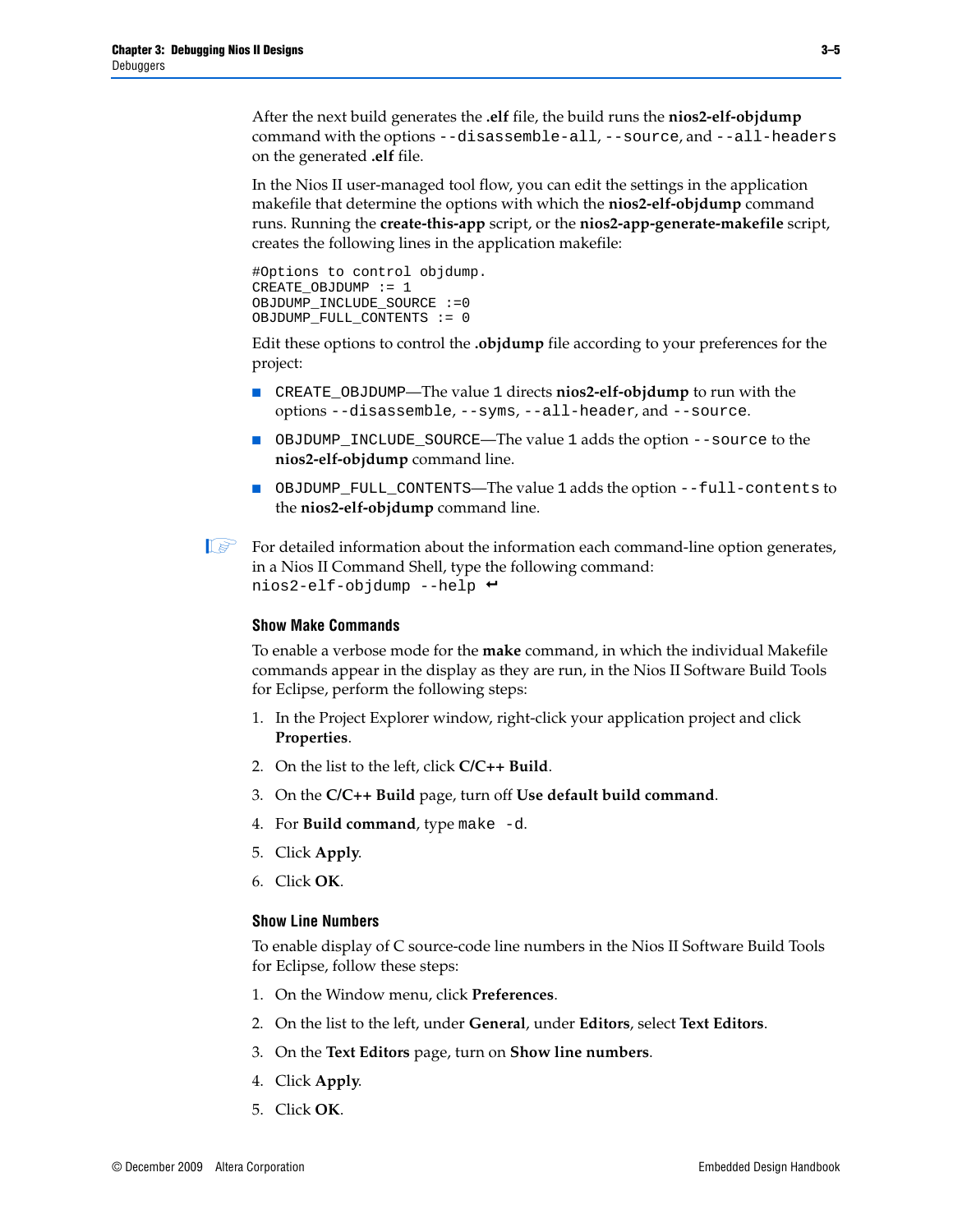#### <span id="page-5-0"></span>**Nios II GDB Console and GDB Commands**

The Nios II GNU Debugger (GDB) console allows you to send GDB commands to the Nios II processor directly.

To display this console, which allows you to enter your own GDB commands, click the blue monitor icon on the lower right corner of the Nios II Debug perspective. (If the Nios II Debug perspective is not displayed, on the Window menu, click **Open Perspective**, and click **Other** to view the available perspectives). If multiple consoles are connected, click the black arrow next to the blue monitor icon to list the available consoles. On the list, select the GDB console. [Figure 3–2](#page-5-2) shows the console list icon the blue monitor icon and black arrow—that allow you to display the GDB console.

<span id="page-5-2"></span>



An example of a useful command you can enter in the GDB console is dump binary memory <*file*> <*start\_addr*> <*end\_addr*> r

This command dumps the contents of a specified address range in memory to a file on the host computer. The file type is binary. You can view the generated binary file using the HexEdit hexadecimal-format editor that is available from the HexEdit website [\(www.expertcomsoft.com](http://www.expertcomsoft.com)).

#### <span id="page-5-1"></span>**Nios II Console View and stdio Library Functions**

When debugging I/O behavior, you should be aware of whether your Nios II software application outputs characters using the  $print()$  function from the stdio library or the  $alt\_log\_printf()$  function. The two functions behave slightly differently, resulting in different system and I/O blocking behavior.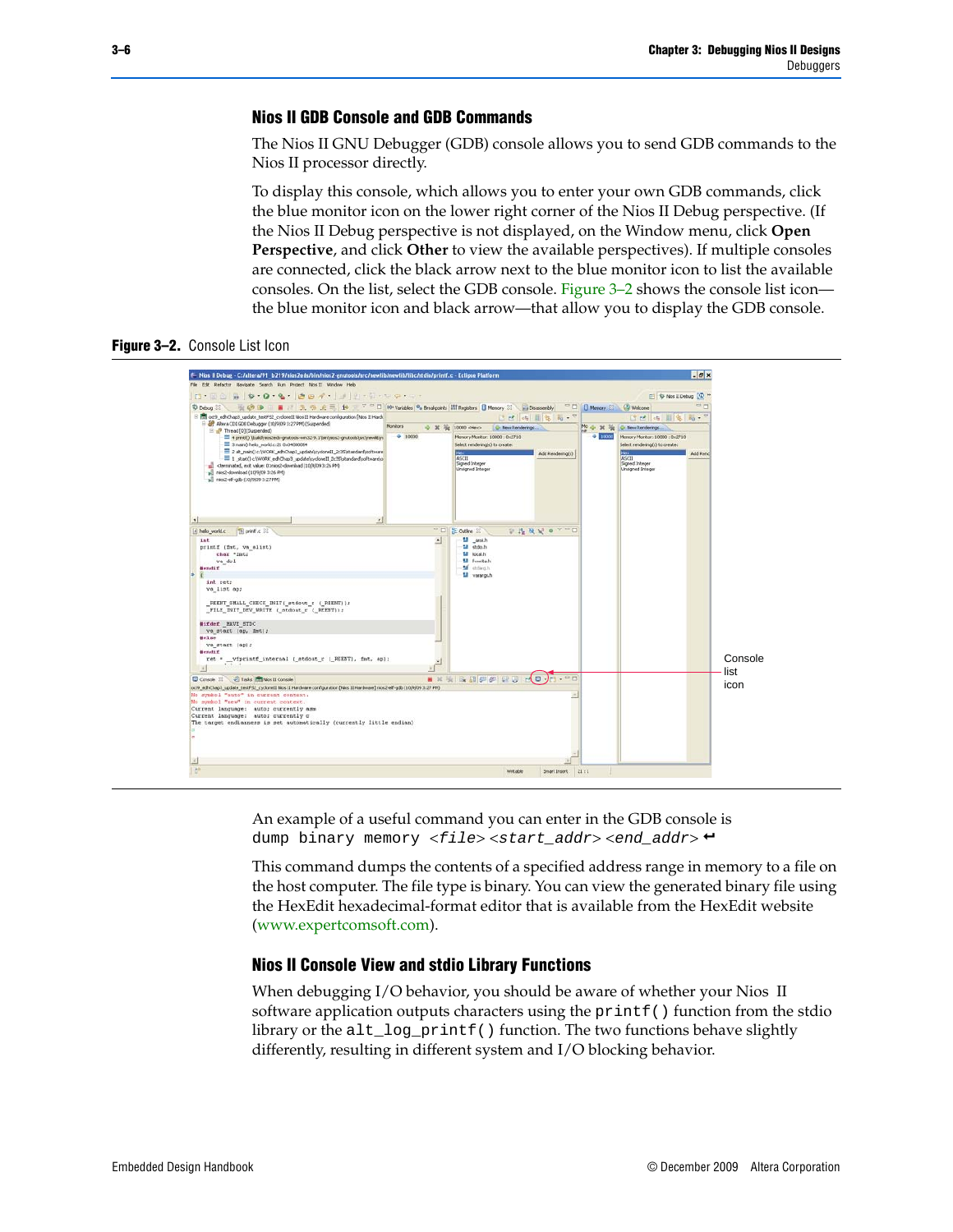The alt\_log\_printf() function bypasses HAL device drivers and writes directly to the component device registers. The behavior of the two functions may also differ depending on whether you enable the reduced-driver option, whether you set your nios2-terminal session or the Nios II Console view in the Nios II Software Build Tools for Eclipse to use a UART or a jtag\_uart as the standard output device, and whether the O\_NONBLOCK control code is set. In general, enabling the reduced-driver option disables interrupts, which can affect blocking in jtag\_uart devices.

To enable the reduced-drivers option, perform the following steps:

- 1. In the Nios II Software build Tools for Eclipse, in the Project Explorer window, right-click your BSP project.
- 2. Point to **Nios II** and click **BSP Editor**. The BSP Editor appears.
- 3. In the BSP Editor, in the **Settings** tab, under **Common**, under **hal**, click **enable\_reduced\_device\_drivers**.
- 4. Click **Generate**.

For more information about the  $alt\_log\_printf()$  function, refer to "Using Character-Mode Devices" in the *[Developing Programs Using the Hardware Abstraction](http://www.altera.com/literature/hb/nios2/n2sw_nii52004.pdf)  [Layer](http://www.altera.com/literature/hb/nios2/n2sw_nii52004.pdf)* chapter of the *Nios II Software Developer's Handbook*.

#### <span id="page-6-0"></span>**Importing Projects Created Using the Nios II Software Build Tools**

Whether a project is created and built using the Nios II Software Build Tools for Eclipse or using the Nios II Software Build Tools command line, you can debug the resulting **.elf** image file in the Nios II Software Build Tools for Eclipse.

For information about how to import a project created with the Nios II Software Build Tools command line to the Nios II Software Build Tools for Eclipse, refer to "Importing a Command-Line Project" in the *[Getting Started with the Graphical User Interface](http://www.altera.com/literature/hb/nios2/n2sw_nii52017.pdf)* chapter of the *Nios II Software Developer's Handbook*.

#### <span id="page-6-1"></span>**Selecting a Processor Instance in a Multiple Processor Design**

In a design with multiple Nios II processors, you must create a different software project for each processor. When you create an application project, the Nios II Software Build Tools for Eclipse require that you specify a Board Support Package (BSP) project. If a BSP for your application project does not yet exist, you can create one. For BSP generation, you must specify the CPU to which the application project is targeted.

[Figure 3–3](#page-7-0) shows how you specify the CPU for the BSP in the Nios II Software Build Tools for Eclipse. The **Nios II Board Support Package** page of the New Project wizard collects the information required for BSP creation. This page derives the list of available CPU choices from the **.sopcinfo** file for the system.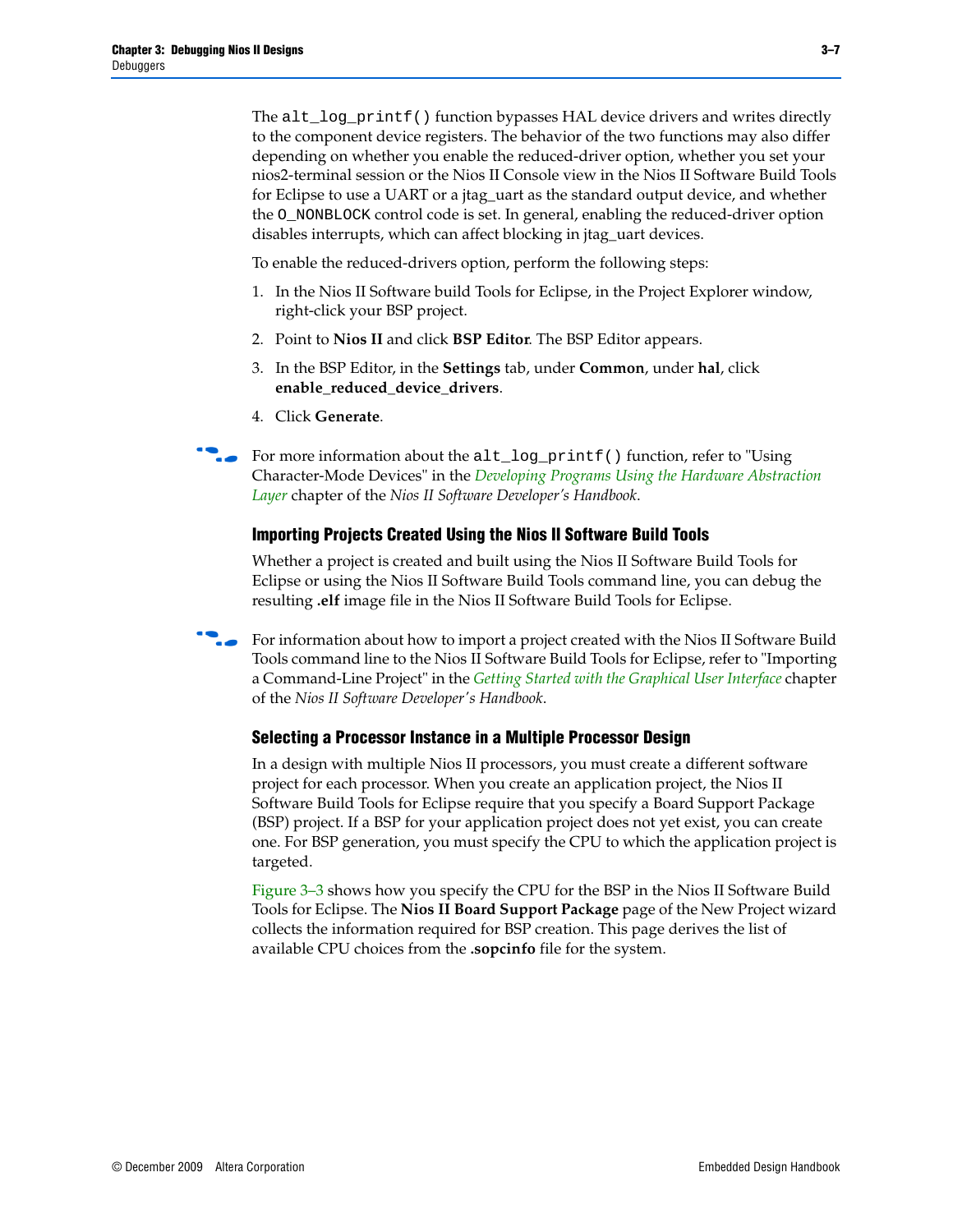| project                               | Create a new Nios II Software Build Tools board support package  |          |
|---------------------------------------|------------------------------------------------------------------|----------|
|                                       |                                                                  |          |
| fig3_bsp<br>Project name:             |                                                                  |          |
|                                       | SOPC Information File name: C:\WORK_edhChap3_update\new_Multipro |          |
|                                       |                                                                  | $\cdots$ |
| $\nabla$ Use default location         |                                                                  |          |
|                                       | Location: C:\WORK edhChap3 update\new Multiprocessor\Modular     | $\sim$   |
|                                       |                                                                  |          |
| Altera HAL<br>Type:                   |                                                                  |          |
| CPU:<br>cpu_1                         |                                                                  |          |
| cpu 1                                 |                                                                  |          |
| cpu_2<br>Addition<br>cpu_3            |                                                                  |          |
|                                       |                                                                  |          |
|                                       |                                                                  |          |
| Command:                              |                                                                  |          |
|                                       |                                                                  |          |
| nios2-bsp hal.// --cpu-name cpu_1     |                                                                  |          |
| $\overline{\nabla}$ Use relative path |                                                                  |          |

<span id="page-7-0"></span>**Figure 3–3.** Nios II Software Build Tools for Eclipse Board Support Package Page— CPU Selection

From the Nios II Command Shell, the **jtagconfig –n** command identifies available JTAG devices and the number of CPUs in the subsystem connected to each JTAG device. [Example 3–2](#page-7-1) shows the system response to a **jtagconfig -n** command.

<span id="page-7-1"></span>**Example 3–2.** Two-FPGA System Response to itagconfig Command

```
[SOPC Builder]$ jtagconfig -n
1) USB-Blaster [USB-0]
 120930DD EP2S60
 Node 19104600
 Node 0C006E00
2) USB-Blaster [USB-1]
 020B40DD EP2C35
Node 19104601
 Node 19104602
 Node 19104600
 Node 0C006E00
```
The response in [Example 3–2](#page-7-1) lists two different FPGAs, connected to the running JTAG server through different USB-Blaster™ cables. The cable attached to the USB-0 port is connected to a JTAG node in an SOPC Builder subsystem with a single Nios II core. The cable attached to the USB-1 port is connected to a JTAG node in an SOPC Builder subsystem with three Nios II cores. The node numbers represent JTAG nodes inside the FPGA. The appearance of the node number 0x191046xx in the response confirms that your FPGA implementation has a Nios II processor with a JTAG debug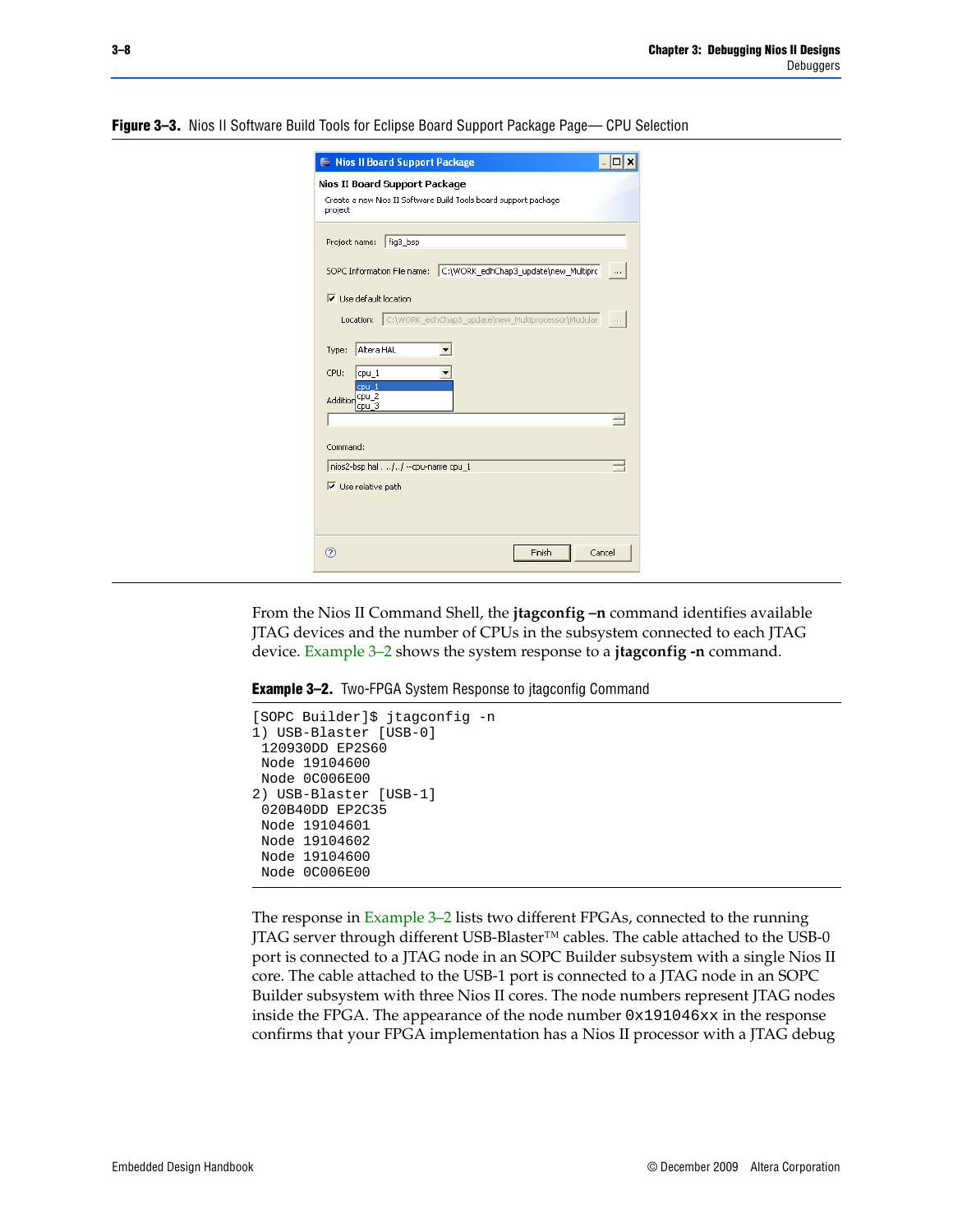module. The appearance of a node number 0x0C006Exx in the response confirms that the FPGA implementation has a JTAG UART component. The CPU instances are identified by the least significant byte of the nodes beginning with 191. The JTAG UART instances are identified by the least significant byte of the nodes beginning with 0C. Instance IDs begin with 0.

Only the CPUs that have JTAG debug modules appear in the listing. Use this listing to confirm you have created JTAG debug modules for the Nios II processors you intended.

### <span id="page-8-0"></span>**FS2 Console**

On Windows platforms, you can use a Nios II-compatible version of the First Silicon Solutions, Inc. (FS2) console. The FS2 console is very helpful for low-level system debug, especially when bringing up a system or a new board. It provides a TCL-based scripting environment and many features for testing your system, from low-level register and memory access to debugging your software (trace, breakpoints, and single-stepping).

To run the FS2 console using the Nios II Software Build Tools command line, use the **nios2-console** command.

For more details about the Nios II-compatible version of the FS2 console, refer to the FS2-provided documentation in your Nios II installation, at **<***Nios II EDS install path***>\bin\fs2\doc**.

In the FS2 console, the **sld info** command returns information about the JTAG nodes connected to the system-level debug (SLD) hubs—one SLD hub per FPGA—in your system. If you receive a failure response, refer to the FS2-provided documentation for more information.

Use the **sld info** command to verify your system configuration. After communication is established, you can perform simple memory reads and writes to verify basic system functionality. The FS2 console can write bytes or words, if Avalon® Memory-Mapped (Avalon-MM) interface byteenable signals are present. In contrast, the Nios II Software Build Tools for Eclipse memory window can perform only 32-bit reads and writes regardless of the 8- or 16-bit width settings for the values retrieved. If you encounter any issues, you can perform these reads and writes and capture SignalTap® II embedded logic analyzer traces of related hardware signals to diagnose a hardware level problem in the memory access paths.

### <span id="page-8-1"></span>**SignalTap II Embedded Logic Analyzer**

The SignalTap II embedded logic analyzer can help you to catch some software-related problems, such as an interrupt service routine that does not properly clear the interrupt signal.

**f** For information about the SignalTap II embedded logic analyzer, refer to the *Design [Debugging Using the SignalTap II Embedded Logic Analyzer](http://www.altera.com/literature/hb/qts/qts_qii53009.pdf)* chapter in volume 3 of the *Quartus II Handbook* and *[AN323: Using SignalTap II Embedded Logic Analyzers in SOPC](http://www.altera.com/literature/an/an323.pdf)  [Builder Systems](http://www.altera.com/literature/an/an323.pdf)*, and the *[Verification and Board Bring-Up](http://www.altera.com/literature/hb/nios2/edh_ed51010.pdf)* chapter of the *Embedded Design Handbook*.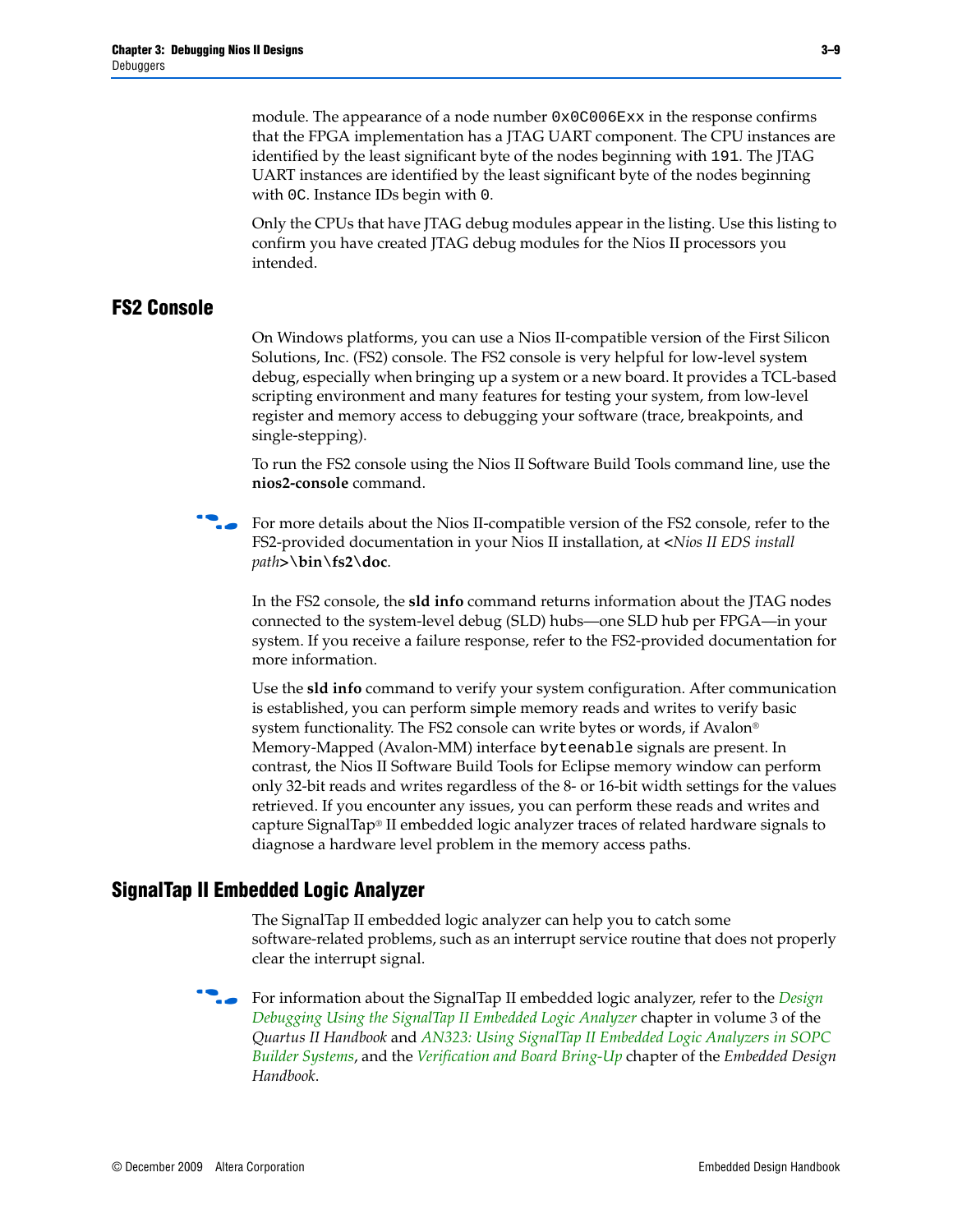The Nios II plug-in for the SignalTap II embedded logic analyzer enables you to capture a Nios II processor's program execution.

**For more information about the Nios II plug-in for the SignalTap II embedded logic** analyzer, refer to *[AN446: Debugging Nios II Systems with the SignalTap II Logic Analyzer](http://www.altera.com/literature/an/an446.pdf)*.

### <span id="page-9-1"></span>**Lauterbach Trace32 Debugger and PowerTrace Hardware**

Lauterbach Datentechnik GmBH (Lauterbach) ([www.lauterbach.com](http://www.lauterbach.com)) provides the Trace32 ICD-Debugger for the Nios II processor. The product contains both hardware and software. In addition to a connection for the 10-pin JTAG connector that is used for the Altera USB-Blaster cable, the PowerTrace hardware has a 38-pin mictor connection option.

Lauterbach also provides a module for off-chip trace capture and an instruction-set simulator for Nios II systems.

The order in which devices are powered up is critical. The Lauterbach PowerTrace hardware must always be powered when power to the FPGA hardware is applied or terminated. The Lauterbach PowerTrace hardware's protection circuitry is enabled after the module is powered up.

For more information about the Lauterbach PowerTrace hardware and the required power-up sequence, refer to *[AN543: Debugging Nios II Software Using the Lauterbach](http://www.altera.com/literature/an/AN543.pdf)  [Debugger](http://www.altera.com/literature/an/AN543.pdf)*.

### <span id="page-9-2"></span>**Insight and Data Display Debuggers**

The Tcl/Tk-based Insight GDB GUI installs with the Altera-specific GNU GDB distribution that is part of the Nios II Embedded Design Suite (EDS). To launch the Insight debugger from the Nios II Command Shell, type the following command: nios2-debug <*file*>.elf r

Although the Insight debugger has fewer features than the Nios II Software Build Tools for Eclipse, this debugger supports faster communication between host and target, and therefore provides a more responsive debugging experience.

Another alternative debugger is the Data Display Debugger (DDD). This debugger is compatible with GDB commands—it is a user interface to the GDB debugger—and can therefore be used to debug Nios II software designs. The DDD can display data structures as graphs.

# <span id="page-9-0"></span>**Run-Time Analysis Debug Techniques**

This section discusses methods and tools available to analyze a running software system.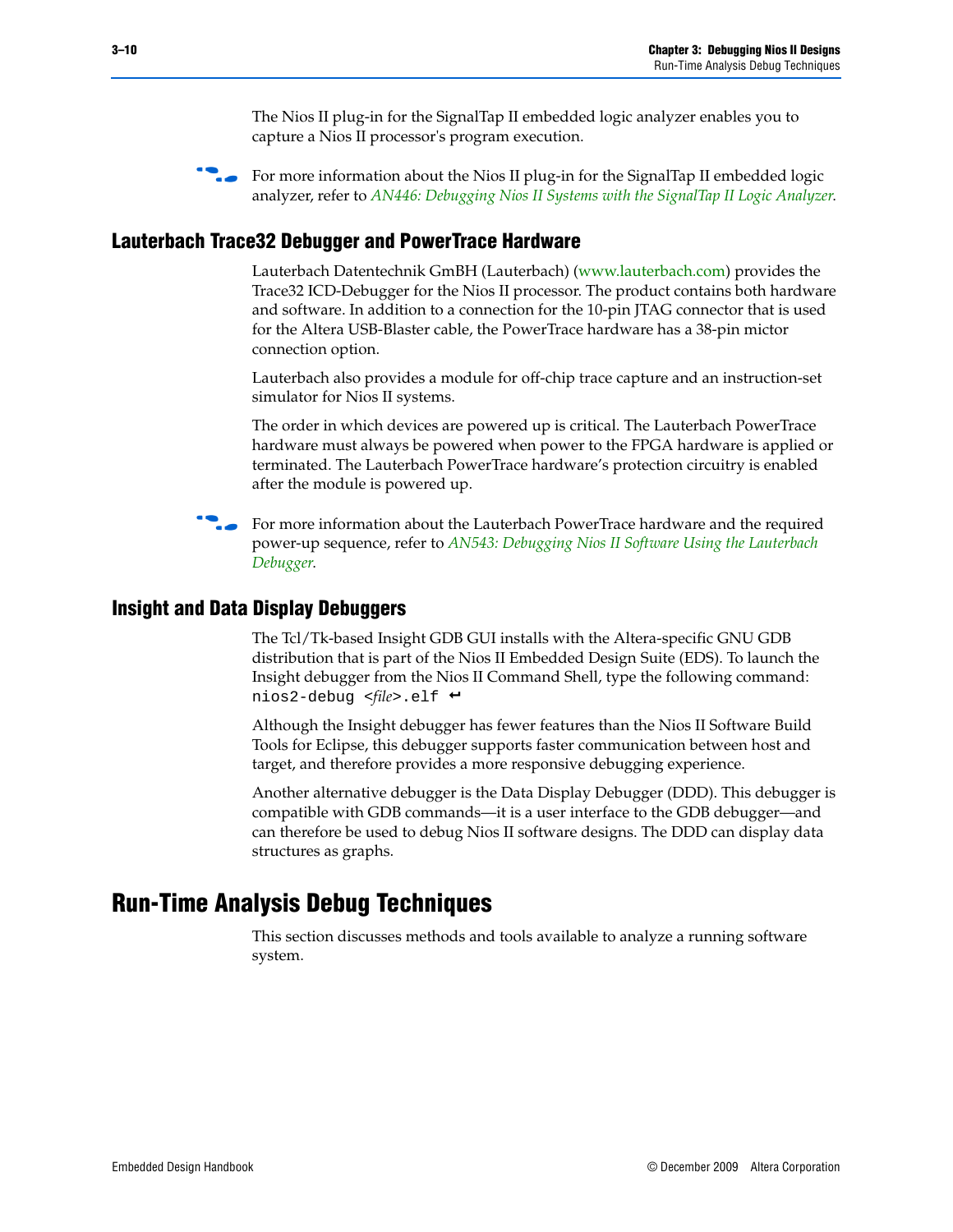### **Software Profiling**

Altera provides the following tools to profile the run-time behavior of your software system:

- **GNU profiler**—The Nios II EDS toolchain includes the **gprof** utility for profiling your application. This method of profiling reports how long various functions run in your application.
- **High resolution timer**—The SOPC Builder timer peripheral is a simple time counter that can determine the amount of time a given subroutine or code segment runs. You can read it at various points in the source code to calculate elapsed time between timer samples.
- **Performance counter peripheral—The SOPC Builder performance counter** peripheral can profile several different sections of code with a series of counter peripherals. This peripheral includes a simple software API that enables you to print out the results of these timers through the Nios II processor's stdio services.

For more information about how to profile your software application, refer to *[AN391: Profiling Nios II Systems](http://www.altera.com/literature/an/an391.pdf)*.

- f For additional information about the SOPC Builder timer peripheral, refer to the *[Timer](http://www.altera.com/literature/hb/nios2/n2cpu_nii51008.pdf)  [Core](http://www.altera.com/literature/hb/nios2/n2cpu_nii51008.pdf)* chapter in volume 5 of the *Quartus II Handbook*, and to the *[Developing Nios II](http://www.altera.com/literature/hb/nios2/edh_ed51002.pdf)  [Software](http://www.altera.com/literature/hb/nios2/edh_ed51002.pdf)* chapter of the *Embedded Design Handbook*.
- For additional information about the SOPC Builder performance counter peripheral, refer to the *[Performance Counter Core](http://www.altera.com/literature/hb/nios2/qts_qii55001.pdf)* chapter in volume 5 of the *Quartus II Handbook*.

### **Watchpoints**

Watchpoints provide a powerful method to capture all writes to a global variable that appears to be corrupted. The Nios II Software Build Tools for Eclipse support watchpoints directly.

For more information about watchpoints, refer to the Nios II online Help. In Nios II Software Build Tools for Eclipse, on the Help menu, click **Search**. In the search field, type watchpoint, and select the topic **Adding watchpoints**.

To enable watchpoints, you must configure the Nios II processor's debug level in SOPC Builder to debug level 2 or higher. To configure the Nios II processor's debug level in SOPC Builder to the appropriate level, perform the following steps:

- 1. On the SOPC Builder **System Contents** tab, right-click the desired Nios II processor component. A list of options appears.
- 2. On the list, click **Edit**. The Nios II processor configuration page appears.
- 3. Click the **JTAG Debug Module** tab, shown in [Figure 3–4 on page 3–13.](#page-12-0)
- 4. Select **Level 2**, **Level 3**, or **Level 4**.
- 5. Click **Finish**.

Depending on the debug level you select, a maximum of four watchpoints, or data triggers, are available. [Figure 3–4 on page 3–13](#page-12-0) shows the number of data triggers available for each debug level. The higher your debug level, the more logic resources you use on the FPGA.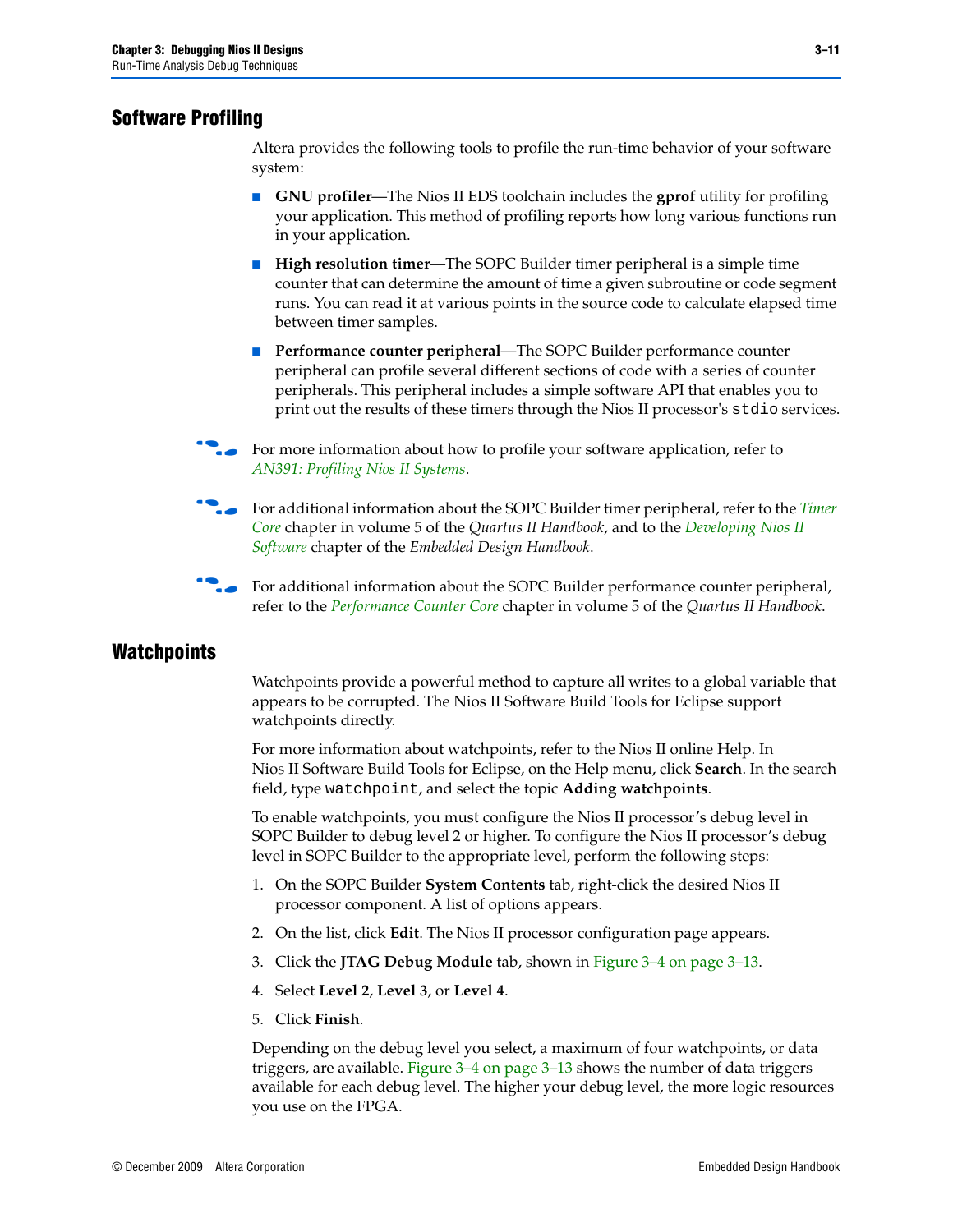For more information about the Nios II processor debug levels, refer to the *[Instantiating the Nios II Processor in SOPC Builder](http://www.altera.com/literature/hb/nios2/n2cpu_nii51004.pdf)* chapter of the *Nios II Processor Reference Handbook*.

### **Stack Overflow**

Stack overflow is a common problem in embedded systems, because their limited memory requires that your application have a limited stack size. When your system runs a real-time operating system, each running task has its own stack, increasing the probability of a stack overflow condition. As an example of how this condition may occur, consider a recursive function, such as a function that calculates a factorial value. In a typical implementation of this function, factorial(n) is the result of multiplying the value n by another invocation of the factorial function, factorial(n-1). For large values of n, this recursive function causes many call stack frames to be stored on the stack, until it eventually overflows before calculating the final function return value.

Using the Nios II Software Build Tools for Eclipse, you can enable the HAL to check for stack overflow. If you enable stack overflow checking and you register an instruction-related exception handler, on stack overflow, the HAL calls the instruction-related exception handler. If you enable stack overflow checking and do not register an instruction-related exception handler, and you enable a JTAG debug module for your Nios II processor, on stack overflow, execution pauses in the debugger, exactly as it does when the debugger encounters a breakpoint. To enable stack overflow checking, in the BSP Editor, in the **Settings** tab, under **Advanced**, under **hal**, click **enable\_runtime\_stack\_checking**.

For information about the instruction-related exception handler, refer to "The Instruction-Related Exception Handler" in the *[Exception Handling](http://www.altera.com/literature/hb/nios2/n2sw_nii52006.pdf)* chapter of the *Nios II Software Developer's Handbook*.

### **Hardware Abstraction Layer (HAL)**

The Altera HAL provides the interfaces and resources required by the device drivers for most SOPC Builder system peripherals. You can customize and debug these drivers for your own SOPC Builder system. To learn more about debugging HAL device drivers and SOPC Builder peripherals, refer to *[AN459: Guidelines for Developing](http://www.altera.com/literature/an/an459.pdf)  [a Nios II HAL Device Driver](http://www.altera.com/literature/an/an459.pdf)*.

### **Breakpoints**

You can set hardware breakpoints on code located in read-only memory such as flash memory. If you set a breakpoint in a read-only area of memory, a hardware breakpoint, rather than a software breakpoint, is selected automatically.

To enable hardware breakpoints, you must configure the Nios II processor's debug level in SOPC Builder to debug level 2 or higher. To configure the Nios II processor's debug level in SOPC Builder to the appropriate level, perform the following steps:

- 1. On the SOPC Builder **System Contents** tab, right-click the desired Nios II processor component.
- 2. On the right button pop-up menu, click **Edit**. The Nios II processor configuration page appears.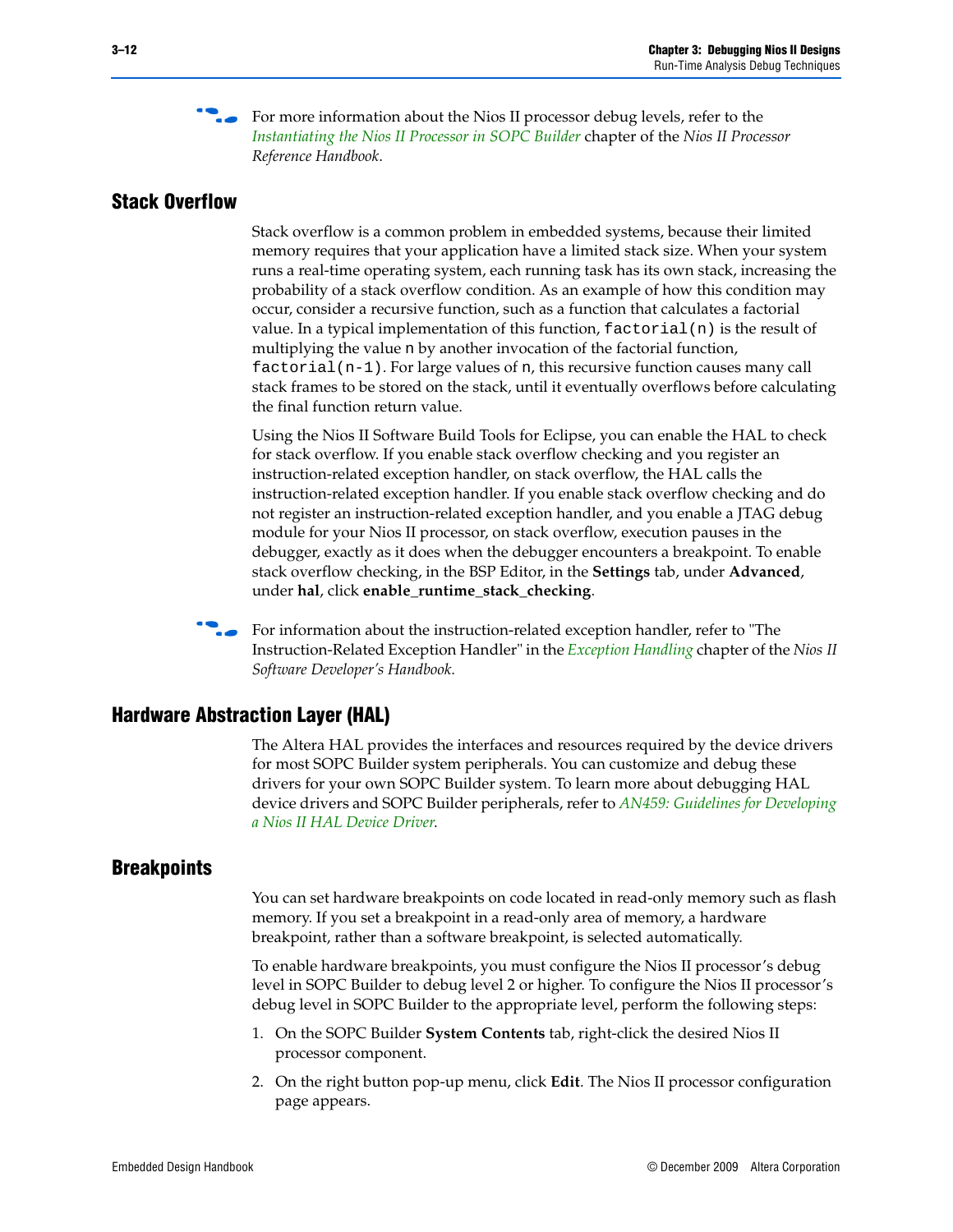- 3. Click the **JTAG Debug Module** tab, shown in [Figure 3–4](#page-12-0).
- 4. Select **Level 2**, **Level 3**, or **Level 4**.
- 5. Click **Finish**.

Depending on the debug level you select, a maximum of four hardware breakpoints are available. [Figure 3–4](#page-12-0) shows the number of hardware breakpoints available for each debug level. The higher your debug level, the more logic resources you use on the FPGA.

<span id="page-12-0"></span>**Figure 3–4.** Nios II Processor — JTAG Debug Module — SOPC Builder Configuration Page

| In Nios II Processor - cpu1                                    |                                                                                                          |                                                                                                               |                                                                                                                                     |                                                                                                                                                                                               |  |  |
|----------------------------------------------------------------|----------------------------------------------------------------------------------------------------------|---------------------------------------------------------------------------------------------------------------|-------------------------------------------------------------------------------------------------------------------------------------|-----------------------------------------------------------------------------------------------------------------------------------------------------------------------------------------------|--|--|
| <b>RegaCore</b>                                                | <b>Nios II Processor</b>                                                                                 |                                                                                                               |                                                                                                                                     | Documentation                                                                                                                                                                                 |  |  |
| $\overline{1}$ Parameter<br>Settings                           |                                                                                                          |                                                                                                               |                                                                                                                                     |                                                                                                                                                                                               |  |  |
| Core Nios II                                                   | Caches and Memory Interfaces                                                                             | Advanced Features                                                                                             | JTAG Debug Module                                                                                                                   | <b>Custom Instructions</b>                                                                                                                                                                    |  |  |
| JTAG Debua Module                                              |                                                                                                          |                                                                                                               |                                                                                                                                     |                                                                                                                                                                                               |  |  |
| Select a debugging level:                                      |                                                                                                          |                                                                                                               |                                                                                                                                     |                                                                                                                                                                                               |  |  |
| ◯ No Debugger                                                  | $\bigcirc$ Level 1                                                                                       | O Level 2                                                                                                     | $O$ Level 3                                                                                                                         | $O$ Level 4                                                                                                                                                                                   |  |  |
|                                                                | JTAG Target Connection JTAG Target Connection<br><b>Download Software</b><br><b>Software Breakpoints</b> | Download Software<br>Software Breakpoints<br>2 Hardware Breakpoints 2 Hardware Breakpoints<br>2 Data Triggers | JTAG Target Connection<br>Download Software<br>Software Breakpoints<br>2 Data Triggers<br><b>Instruction Trace</b><br>On-Chip Trace | JTAG Target Connection<br>Download Software<br>Software Breakpoints<br>4 Hardware Breakpoints<br>4 Data Triggers<br><b>Instruction Trace</b><br>Data Trace<br>On-Chip Trace<br>Off-Chip Trace |  |  |
| No LEs                                                         | 300-400 LEs                                                                                              | 800-900 LEs                                                                                                   | 2400-2700 LEs                                                                                                                       | 3100-3700 LEs                                                                                                                                                                                 |  |  |
| No M4Ks                                                        | Two M4Ks                                                                                                 | Two M4Ks                                                                                                      | Four M4Ks                                                                                                                           | Four M4Ks                                                                                                                                                                                     |  |  |
| <b>Break Vector</b>                                            |                                                                                                          |                                                                                                               |                                                                                                                                     |                                                                                                                                                                                               |  |  |
| Memory: cpu1                                                   | $\sim$                                                                                                   | Offset:<br>0x20                                                                                               | 0x06423020                                                                                                                          |                                                                                                                                                                                               |  |  |
| Advanced Debug Settings                                        |                                                                                                          |                                                                                                               |                                                                                                                                     |                                                                                                                                                                                               |  |  |
| OCI Onchip Trace: 128 Frames                                   |                                                                                                          |                                                                                                               |                                                                                                                                     |                                                                                                                                                                                               |  |  |
|                                                                | Automatically generate internal 2X clock signal Help                                                     |                                                                                                               |                                                                                                                                     |                                                                                                                                                                                               |  |  |
| Advanced debug licenses can be purchased from FS2. www.fs2.com |                                                                                                          |                                                                                                               |                                                                                                                                     |                                                                                                                                                                                               |  |  |
|                                                                |                                                                                                          |                                                                                                               |                                                                                                                                     |                                                                                                                                                                                               |  |  |
|                                                                |                                                                                                          |                                                                                                               |                                                                                                                                     |                                                                                                                                                                                               |  |  |
|                                                                |                                                                                                          |                                                                                                               |                                                                                                                                     |                                                                                                                                                                                               |  |  |
|                                                                |                                                                                                          |                                                                                                               |                                                                                                                                     |                                                                                                                                                                                               |  |  |
|                                                                |                                                                                                          |                                                                                                               |                                                                                                                                     |                                                                                                                                                                                               |  |  |
| $<$ Back<br>Cancel<br>Next<br>Finish                           |                                                                                                          |                                                                                                               |                                                                                                                                     |                                                                                                                                                                                               |  |  |

For more information about the Nios II processor debug levels, refer to the *[Instantiating the Nios II Processor in SOPC Builder](http://www.altera.com/literature/hb/nios2/n2cpu_nii51004.pdf)* chapter of the *Nios II Processor Reference Handbook*.

### **Debugger Stepping and Using No Optimizations**

Use the **None (–O0)** optimization level compiler switch to disable optimizations for debugging. Otherwise, the breakpoint and stepping behavior of your debugger may not match the source code you wrote. This behavior mismatch between code execution and high-level original source code may occur even when you click the **i** button to use the instruction stepping mode at the assembler instruction level. This mismatch occurs because optimization and in-lining by the compiler eliminated some of your original source code.

To set the **None (–O0)** optimization level compiler switch in the Nios II Software Build Tools for Eclipse, perform the following steps: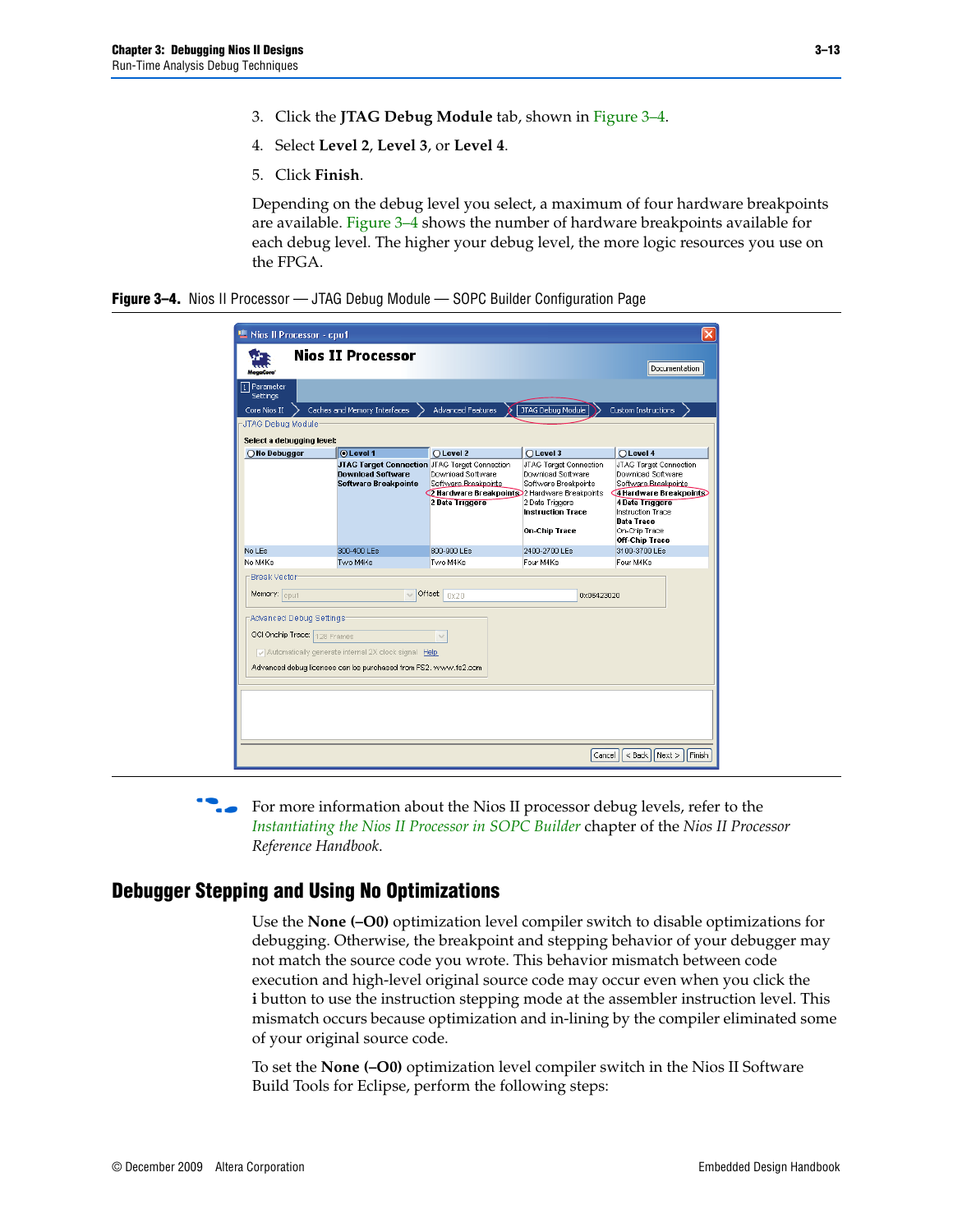- 1. In the Nios II perspective, right-click your application project. A list of options appears.
- 2. On the list, click **Properties**. The **Properties for** <*project name*> dialog box appears.
- 3. In the left pane, click **Nios II Application Properties**.
- 4. In the **Optimization Level** list, select **Off**.
- 5. Click **Apply**.
- 6. Click **OK**.

## **Conclusion**

Successful debugging of Nios II designs requires expertise in board layout, FPGA configuration, and Nios II software tools and application software. Altera and third-party tools are available to help you debug your Nios II application. This chapter describes debugging techniques and tools to address difficult embedded design problems.

# **Referenced Documents**

This chapter references the following documents:

- *[AN323: Using SignalTap II Embedded Logic Analyzers in SOPC Builder Systems](http://www.altera.com/literature/an/an323.pdf)*
- *[AN391: Profiling Nios II Systems](http://www.altera.com/literature/an/an391.pdf)*
- *[AN446: Debugging Nios II Systems with the SignalTap II Logic Analyzer](http://www.altera.com/literature/an/an446.pdf)*
- *[AN459: Guidelines for Developing a Nios II HAL Device Driver](http://www.altera.com/literature/an/an459.pdf)*
- *[AN543: Debugging Nios II Software Using the Lauterbach Debugger](http://www.altera.com/literature/an/AN543.pdf)*
- *[Design Debugging Using the SignalTap II Embedded Logic Analyzer](http://www.altera.com/literature/hb/qts/qts_qii53009.pdf) chapter in* volume 3 of the *Quartus II Handbook*
- *[Developing Nios II Software](http://www.altera.com/literature/hb/nios2/edh_ed51002.pdf)* chapter of the *Embedded Design Handbook*
- *[Developing Programs Using the Hardware Abstraction Layer](http://www.altera.com/literature/hb/nios2/n2sw_nii52004.pdf) chapter of the Nios II Software Developer's Handbook*
- *[Exception Handling](http://www.altera.com/literature/hb/nios2/n2sw_nii52006.pdf)* chapter of the *Nios II Software Developer's Handbook*
- *[Instantiating the Nios II Processor in SOPC Builder](http://www.altera.com/literature/hb/nios2/n2cpu_nii51004.pdf) chapter of the Nios II Processor Reference Handbook*
- *[Getting Started with the Graphical User Interface](http://www.altera.com/literature/hb/nios2/n2sw_nii52017.pdf) chapter of the Nios II Software Developer's Handbook*
- *[Performance Counter Core](http://www.altera.com/literature/hb/nios2/qts_qii55001.pdf)* chapter in volume 5 of the *Quartus II Handbook*
- *[System ID Core](http://www.altera.com/literature/hb/nios2/n2cpu_nii51014.pdf)* chapter in volume 5 of the *Quartus II Handbook*
- *[Timer Core](http://www.altera.com/literature/hb/nios2/n2cpu_nii51008.pdf)* chapter in volume 5 of the *Quartus II Handbook*
- *[Verification and Board Bring-Up](http://www.altera.com/literature/hb/nios2/edh_ed51010.pdf)* chapter of the *Embedded Design Handbook*